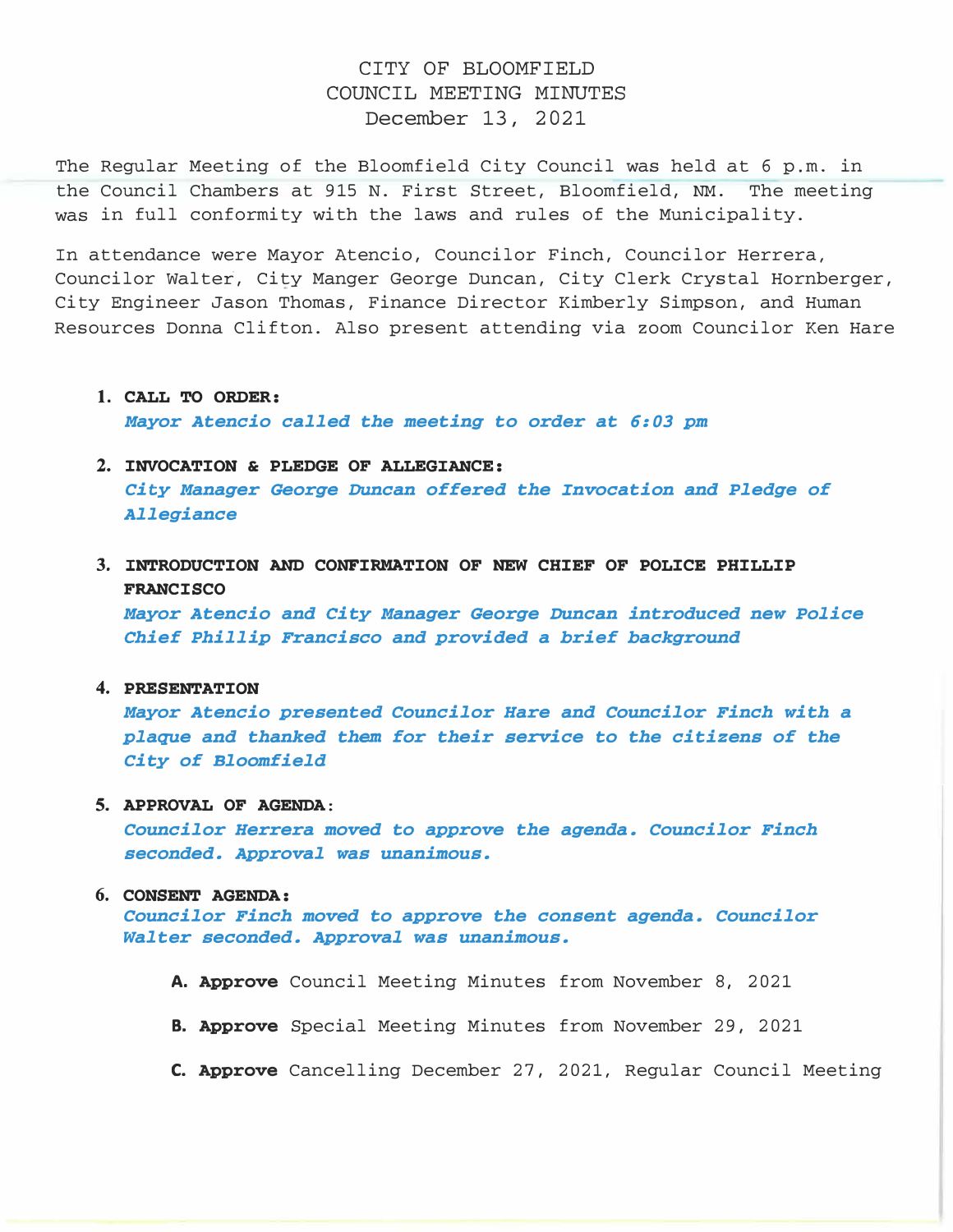- A. Discussion and Possible Action to Approve Accounts Payable Discussion were held and questions answered regarding accounts payable. Councilor Finch moved to approve the accounts payable. Councilor Walter seconded. Approval was unanimous.
- B. Discussion GRT Update Finance Director Kimberly Simpson Discussions were held and questions answered regarding GRT.
- C. Discussion and Possible Action to Approve an Intent to Adopt Ordinance 509 an Ordinance Amending Relating to Judge Compensation City Manager George Duncan Councilor Walter moved to approve an intent to adopt Ordinance 509. Councilor Finch seconded. Approval was unanimous.
- D. Discussion and Possible Action to Approve an Intent to Adopt **Ordinance 519** an Ordinance Amending Employee Handbook Pandemic Infectious Disease Control Policy Human Resources Donna Clifton Councilor Herrera moved to approve an intent to adopt Ordinance 519. Councilor Walter seconded. Approval was unanimous.
- E. Discussion and Possible Action to Approve an Intent to Adopt **Ordinance 520** an Ordinance Amending Employee Handbook Holiday Schedule Human Resources Donna Clifton Councilor Walter moved to approve an intent to adopt Ordinance 520. Councilor Finch seconded. Approval was unanimous.
- F. Discussion and Possible Action to Approve an Intent to Adopt Ordinance 521 an Ordinance Amending Cannabis Ordinance 515 City Clerk Crystal Hornberger Councilor Walter moved to approve an intent to adopt Ordinance 521. Councilor Herrera seconded. Approval was unanimous.
- G. Discussion and Possible Action to Approve an Intent to Adopt Ordinance 522 an Ordinance Amending Ordinance 465 Light Industrial {LI) zoning District City Clerk Crystal Hornberger Councilor Walter moved to approve an intent to adopt Ordinance 522. Councilor Herrera seconded. Approval was unanimous.
- H. Discussion and Possible Action to Approve an intent to Adopt Ordinance 523 an Ordinance Amending Ordinance 466 Heavy Industrial {HI) zoning District City Clerk Crystal Hornberger